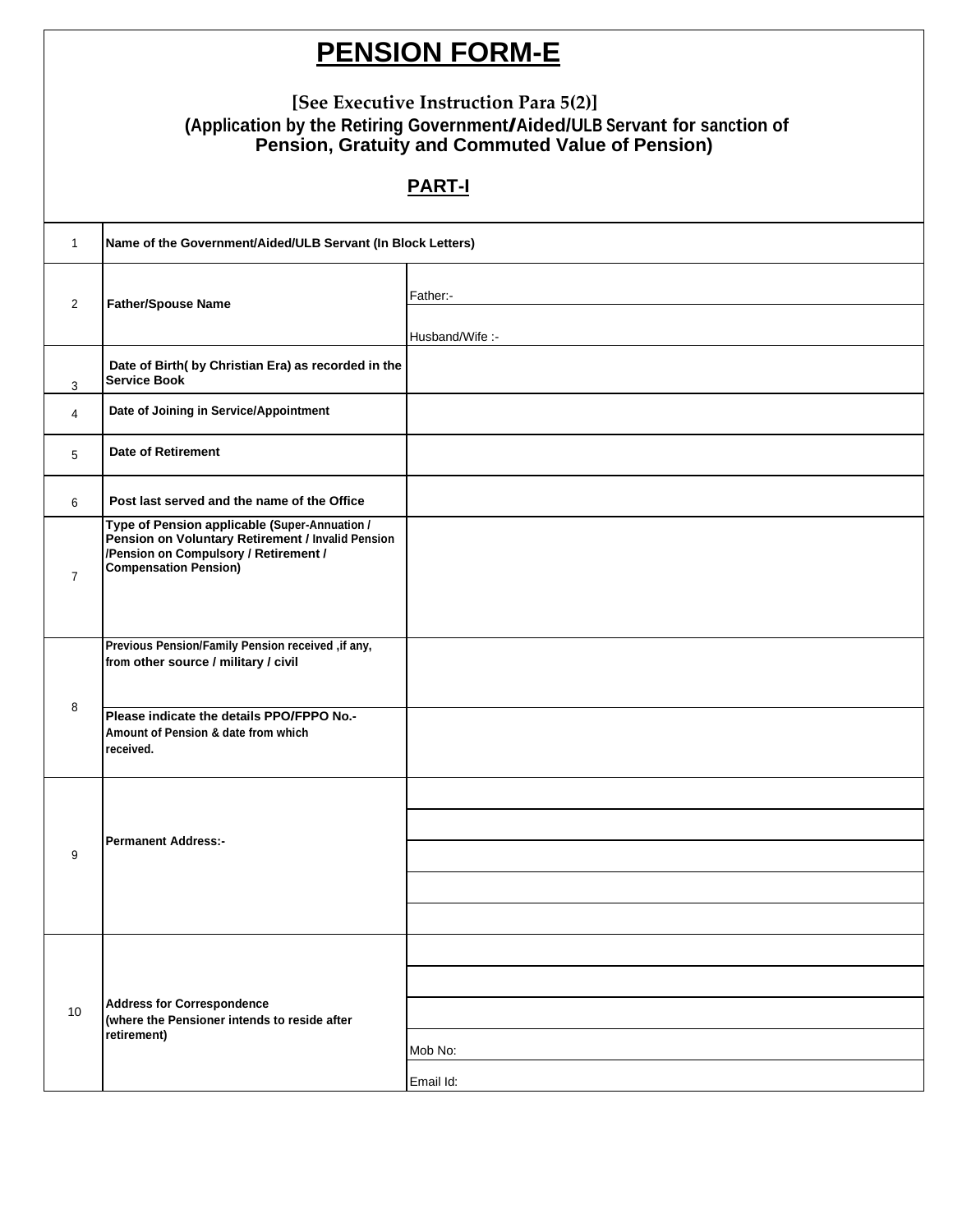| 11 | Retiring Government/Aided/ULB Servants' choice<br>of the Banks where the pensionary benefits are to<br>be credited (When Operated Singly/Jointly with<br>the spouse by the Pensioner).                                                                                                                                                                                                    | Name of the Bank:                                                                   |
|----|-------------------------------------------------------------------------------------------------------------------------------------------------------------------------------------------------------------------------------------------------------------------------------------------------------------------------------------------------------------------------------------------|-------------------------------------------------------------------------------------|
|    |                                                                                                                                                                                                                                                                                                                                                                                           | Branch Name:                                                                        |
|    |                                                                                                                                                                                                                                                                                                                                                                                           | A/c No:-                                                                            |
|    |                                                                                                                                                                                                                                                                                                                                                                                           | IFSC Code:-                                                                         |
|    |                                                                                                                                                                                                                                                                                                                                                                                           | MICR Code:-                                                                         |
| 12 | Permanent Account Number (PAN) if any<br>(for Income Tax Purpose)                                                                                                                                                                                                                                                                                                                         |                                                                                     |
| 13 | Percentage (%) of Pensions ought to be<br>commuted. (Maximum40% of Pension)                                                                                                                                                                                                                                                                                                               |                                                                                     |
| 14 | Details of the family: (Family for this purpose means<br>family as defined in clause(b)(i)(iii)of sub-rule(17)of<br>Rule 56 of the Orissa Civil Services (Pension)<br><b>Rules, 1992.)</b><br>Spouse/Son/Sons<br>including<br>adopted<br>sons/Un-married Daughter/Daughters<br>including<br>adopted Daughters/Parents/Parents-in-laws in case of<br>Women Government/Aided/ULB Employee). | Spouse:-                                                                            |
|    |                                                                                                                                                                                                                                                                                                                                                                                           | DOB:                                                                                |
|    |                                                                                                                                                                                                                                                                                                                                                                                           | Son/Sons /Daughter/Daughters (with DoB and Marital Status)                          |
|    | NOTE:-Wife and husband shall include respectively<br>judicially separated wife and husband.                                                                                                                                                                                                                                                                                               |                                                                                     |
|    | Any other Information:-                                                                                                                                                                                                                                                                                                                                                                   | 2                                                                                   |
|    |                                                                                                                                                                                                                                                                                                                                                                                           | 3                                                                                   |
|    |                                                                                                                                                                                                                                                                                                                                                                                           | Parent/Parents- in -Law(in case of women Government/Aided/ULB<br>Servants) DOB/Age: |
| 15 | Whether Nomination furnished in Form-C.(Attach Form-C).                                                                                                                                                                                                                                                                                                                                   |                                                                                     |
| 16 | Whether application for final withdrawal of GPF has been i)<br>filed;<br>(i) If yes, give the date (ii) If No, give the reasons.                                                                                                                                                                                                                                                          | $\mathsf{ii}$ )                                                                     |
| 17 | Personal Identification proof to be attached:<br>(Duly attested by Head of Office/Authorised Officer.)<br>NB:- Photograph (Single or Joint)                                                                                                                                                                                                                                               | Specimen<br>Descriptive<br>Photograph<br>Thumb                                      |
| 18 | Information on Drawal of Long Term Advances during<br>the Service Period (Give details with TV No.)                                                                                                                                                                                                                                                                                       | Signature<br>impression<br>Rolls                                                    |
|    | (If Applicable)                                                                                                                                                                                                                                                                                                                                                                           |                                                                                     |
|    | (A) House Building Advance.                                                                                                                                                                                                                                                                                                                                                               |                                                                                     |
|    | (B) Special House Building Advance.                                                                                                                                                                                                                                                                                                                                                       |                                                                                     |
|    | (C) Motor Car Advance.<br>(D) Motor Cycle Advance.                                                                                                                                                                                                                                                                                                                                        |                                                                                     |
|    | Name of Treasury/Special Treasury/Sub Treasury                                                                                                                                                                                                                                                                                                                                            |                                                                                     |
| 19 | Where the pensioner intends to draw his/her<br>first pension.                                                                                                                                                                                                                                                                                                                             |                                                                                     |
|    |                                                                                                                                                                                                                                                                                                                                                                                           | Signature of the Retiring/Retired Government/Aided/ULB Servant                      |
|    |                                                                                                                                                                                                                                                                                                                                                                                           | Designation before Retirement.                                                      |